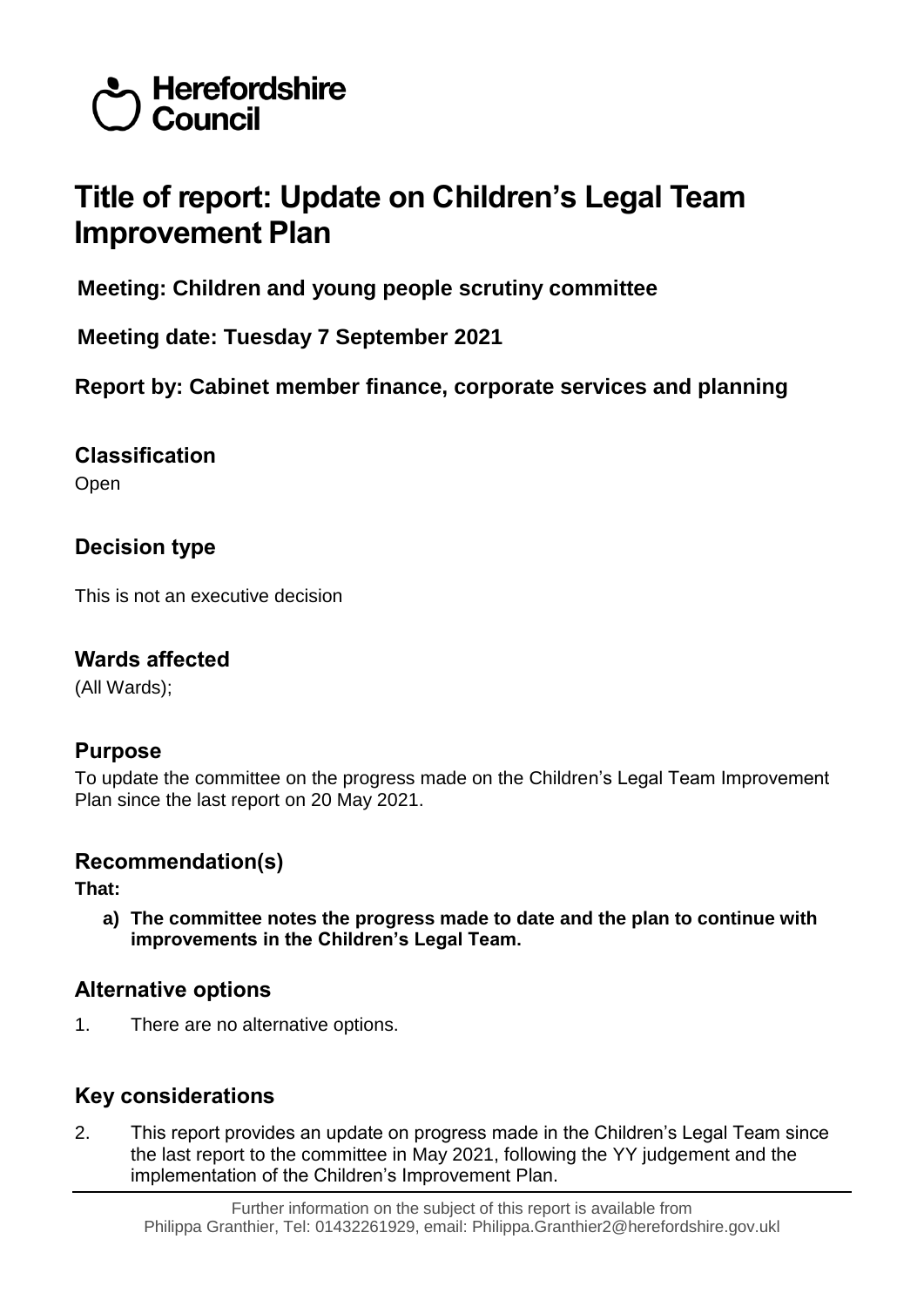- 3. At the last committee in May 2021 some background information was provided in respect of the Children's Legal Team, a summary of this is provided below:-
- 4. The Children's Legal Team (the "Team") is one of four (4) teams in Legal Services and advises the council's Children's Social Care service (the "Service") as its professional client. The team has an establishment of 16FTE, consisting of 2 Head of Law posts, 7 FTE Lawyers at various levels of experience and grade, 1 FTE Paralegal and 6FTE Legal Assistants. The team provide advice and representation mainly around childcare, including safeguarding and child protection; Education aspects are provided by another team.
- 5. Prior to May 2018 the Service was provided with legal advice by Warwickshire Council Legal Services supported by a small in house children's legal team in the council. Following the end of the working relationship with Warwickshire the in house team became the sole legal advisor to the service. At the end of 2019, the then lead solicitor in the children's legal team left the council and so leadership support was provided by way of 2 days support from Warwickshire Council. In March 2020, two senior solicitors in the legal team were appointed on a job share basis as Acting Heads of Law to provide consistent leadership. In April 2020, the council approved a dedicated budget for Legal Services which meant that resources were available to support growing capacity and capability in the team. In April 2021, the redesign of Legal Services was implemented which formalised the structures in each legal team including the children's legal service, with additional roles and development roles including redesigned leadership post, Head of Law and Legal Business Partner Children's Legal Team. Tess Burgess and Kimberley Gaffey have now been appointed on a permanent basis to this leadership role, alongside a further Head of Law for Improvement who takes up post in October 2021.
- 6. In May 2021 the committee requested that a full project plan was developed capturing key actions and the resources required to ensure delivery of the Resilience and Improvement Plan for the Children's Legal Team. This plan is attached at appendix 1. This plan dovetails with the Legal Service Plan which identifies improvements that need to be made across the entirety of the Legal service, with the aim to provide a high quality proactive service that ultimately meets an industry quality standard, LExcel. Both plans are monitored regularly by the Legal Management Team and the Solicitor to the Council's Senior Management Team.
- 7. The Resilience and Improvement Plan forms part of the Children's Improvement Plan under the Leadership and Governance pillar, progress on which will be reported via the Children's Improvement Board. An additional £727k pa funding as part of the £5.2million agreed by council is earmarked for improvements in the Legal Service.
- 8. Key areas of progress since May include:
	- a. The permanent appointment of 2.6 FTE Heads of Law to cover Childcare (business as usual operational team) and Improvement work. The new Head of Law for Improvement starts in early October and has a wealth of experience in improvement work within children's services. A further consultant who sits as a Coroner and Deputy District Judge also starts in the Improvement Team on 1 September.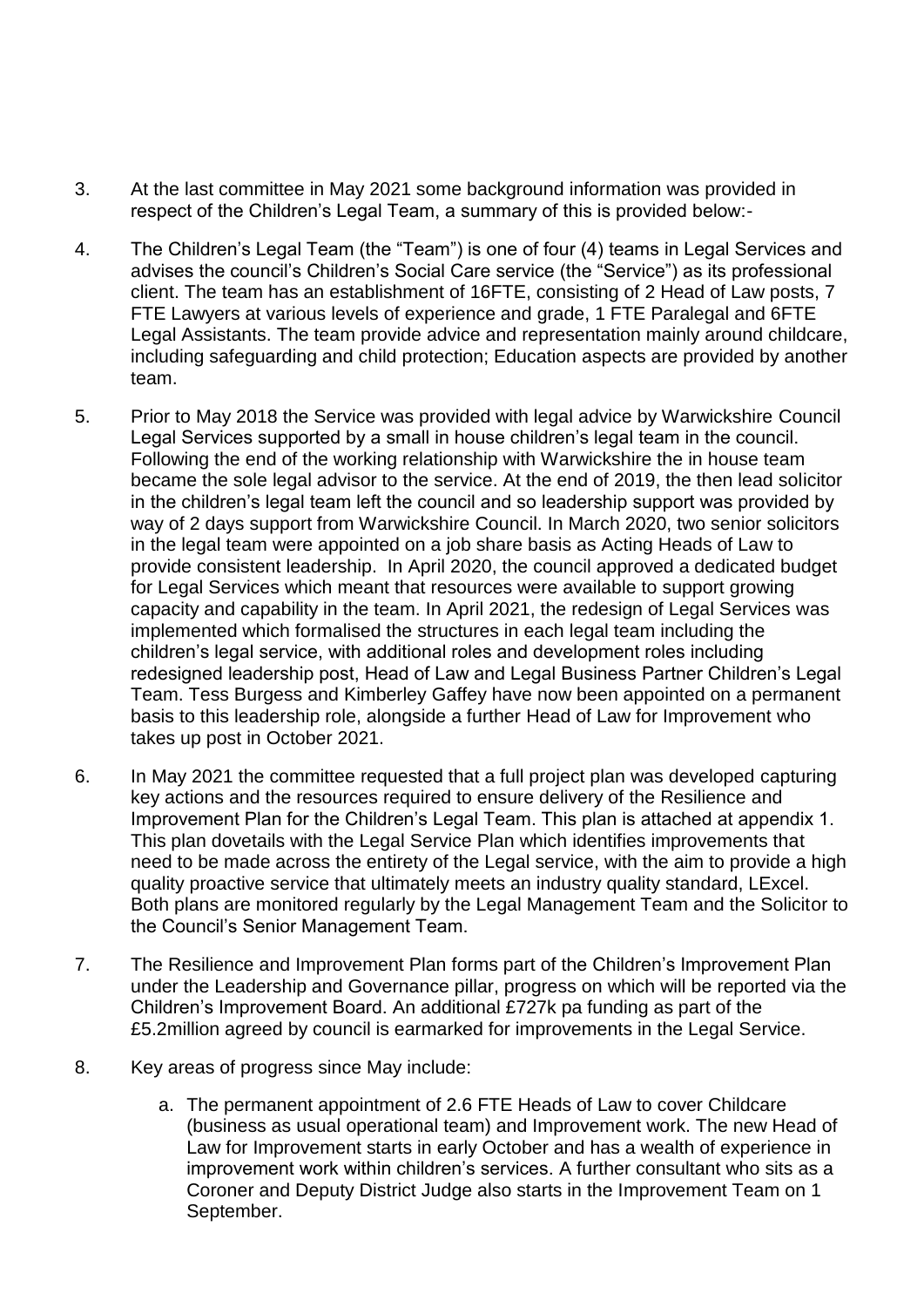- b. Notable cases:- The 5 notable cases now have a detailed tracker of directions and hearings, which is monitored for compliance and discussed at weekly meetings with the client service.
- c. Continued representation of the Council in respect of Re YY proceedings
- d. Assurance review of all open cases within the Children and Families Legal Team
- e. Implementation of an escalation policy in the Legal Team and in the client service (at Appendix 2 a copy of the escalation for the client service, the Legal Team escalation policy is in the process of being signed off and can be provided to scrutiny on implementation)
- f. Establishment of a disclosure protocol (this will be provided to the committee following implementation)
- g. Re-organisation of cases and work within the Children and Families Legal Team to establish a pre and post proceedings sub-team with allocated Legal Assistants to support Lawyers.
- 9. Issues:
	- a. Staffing capacity. Unfortunately three members of staff have left the team and the ongoing recruitment to permanent vacant posts has not been successful. Locum capacity has and is being sought but currently staff working on the improvement plan are now also having to conduct cases which will mean delays in certain activities. We are considering assistance from external solicitors too.
	- b. Staffing capacity is also affecting the operational team which means that we have high caseloads for staff. The pressures on the team are immense and unfortunately some staff have felt unable to continue on 2 notable cases. Additional locums are being sought (although the market isn't providing many options currently) and on occasion the instruction of external counsel to take on certain hearings. Consideration is also being given to instruction of Solicitor Advocates to support solicitors in the team with hearings so they are given the opportunity to use their time for case management, The Leadership team are monitoring this daily and have undertaken a case by case review to ensure staff have the support they need.
- 10. Plan for the next 3-6 months:
	- a. See Appendix 1 for the Children's Legal Team Improvement Plan which contains the work to be undertaken in the next 3-6 month period (and beyond), this stream of work will be led by the newly appointed Head of Law for Improvement.
	- b. Addressing findings and completing actions highlighted from the assurance review of all open cases in the Children's Legal Team.
	- c. Implementation of regular file reviews as part of supervision across the Legal Service.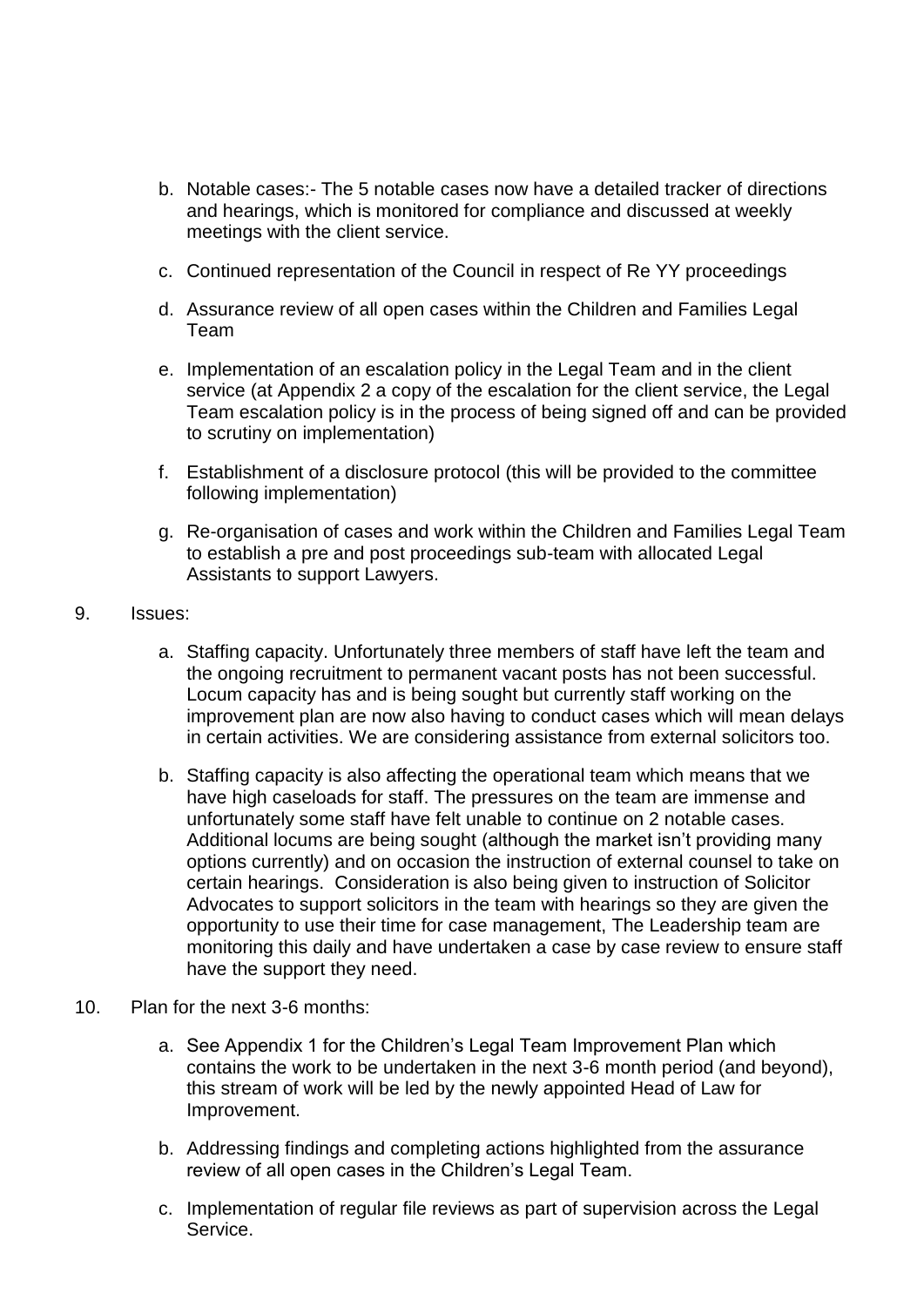d. Agreeing a Service Level Agreement between Legal Services and the Directorate setting out roles, responsibilities and expectations.

#### **Community impact**

- 9. The Children's Legal Improvement Plan feeds into the broader Council Children's Improvement Programme with the aim to safeguard and protect Herefordshire children.
- 10. The term 'corporate parent' means the collective responsibility of the council, elected members, employees, and partner agencies, for providing the best possible care and safeguarding for children who are looked after by the council. Being a good corporate parent means we should; accept responsibility for children in the council's care; make their needs a priority; and seek for them the same outcomes any good parent would want for their own children.

Corporate parenting responsibilities are not confined to elected members. All officers share the responsibility to promote the needs of looked after children. Key responsibilities of all officers are: to promote the life chances of looked after children and care leavers in their area of responsibility; and to consider the impact of decision making on looked after children and care leavers.

#### **Environmental Impact**

11. Whilst this report relates to back office functions and will have minimal environmental impacts, consideration has been made to minimise waste and resource use in line with the Council's Environmental Policy.

# **Equality duty**

12. Under section 149 of the Equality Act 2010, the 'general duty' on public authorities is set out as follows:

A public authority must, in the exercise of its functions, have due regard to the need to –

- a) eliminate discrimination, harassment, victimisation and any other conduct that is prohibited by or under this Act;
- b) advance equality of opportunity between persons who share a relevant protected characteristic and persons who do not share it;
- c) foster good relations between persons who share a relevant protected characteristic and persons who do not share it.
- 13. The public sector equality duty (specific duty) requires us to consider how we can positively contribute to the advancement of equality and good relations, and demonstrate that we are paying 'due regard' in our decision making in the design of policies and in the delivery of services. As this plan relates to back office functions, we do not believe that it will have an impact on our equality duty.